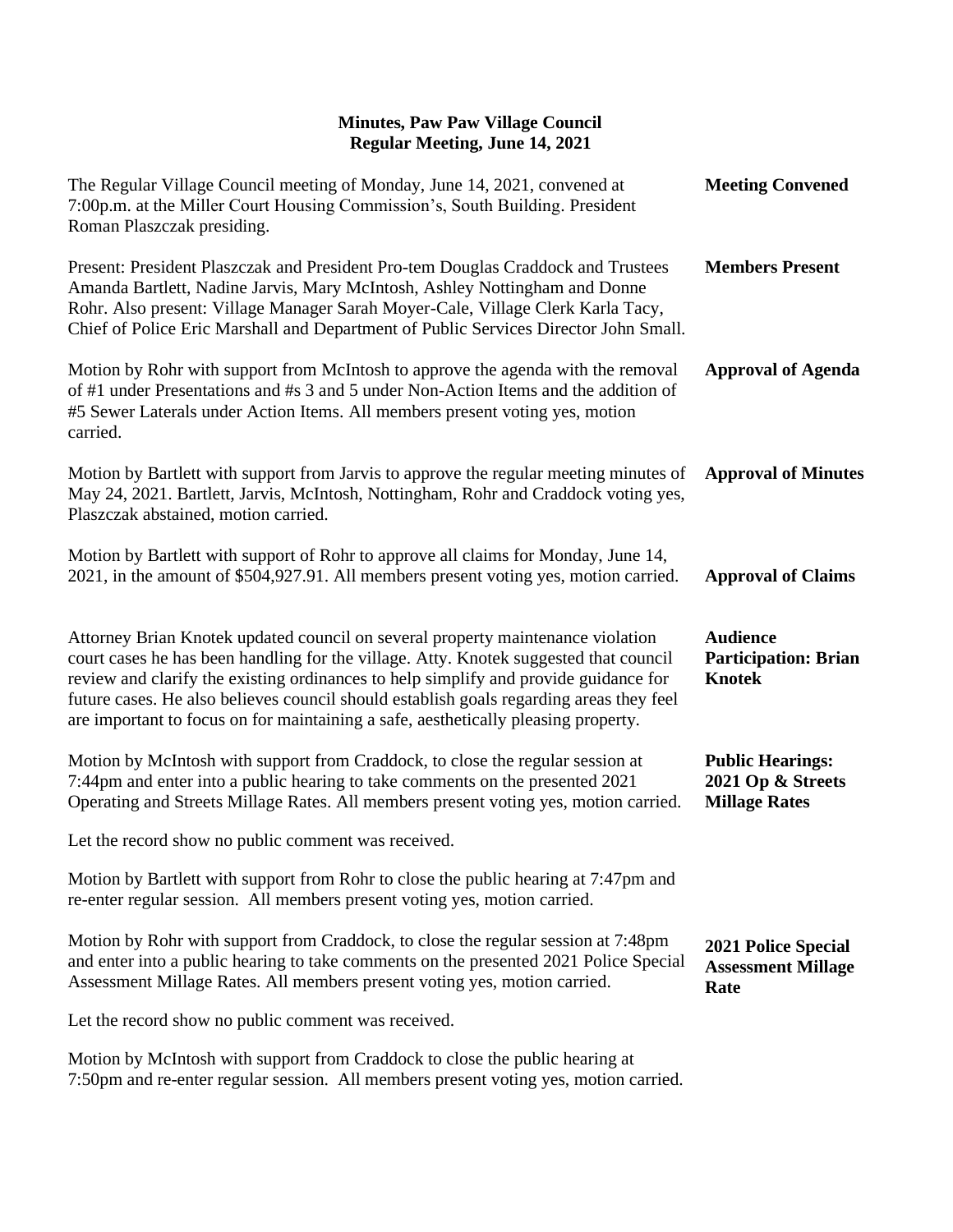| Resolution 21-14 establishes our operating/street millage to be collected with the July<br>1st tax bill.                                                                                                                                                                                                                                                                                                                                                                                                                                      | <b>Action Items:</b><br><b>Resolution 21-14</b><br><b>Operating Millage</b>   |
|-----------------------------------------------------------------------------------------------------------------------------------------------------------------------------------------------------------------------------------------------------------------------------------------------------------------------------------------------------------------------------------------------------------------------------------------------------------------------------------------------------------------------------------------------|-------------------------------------------------------------------------------|
| Motion by Jarvis with support from Bartlett to adopt Resolution 21-14 to establish<br>millage rates for fiscal year 2021-2022. All members present voting yes, motion<br>carried. Bartlett, Jarvis, McIntosh, Plaszczak, Nottingham, Rohr and Craddock voting<br>yes, motion carried.                                                                                                                                                                                                                                                         |                                                                               |
| Resolution 21-15 would establish the police special assessment millage to be<br>collected on all real property within the Village of Paw Paw at a rate of 2 mills.                                                                                                                                                                                                                                                                                                                                                                            | <b>Resolution 21-15</b><br><b>Police Special</b><br><b>Assessment Millage</b> |
| Motion by Craddock with support from Rohr to adopt Resolution 21-15 to adopt a<br>special assessment for police services within the Village of Paw Paw. Bartlett, Jarvis,<br>McIntosh, Plaszczak, Nottingham, Rohr and Craddock voting yes, motion carried.                                                                                                                                                                                                                                                                                   |                                                                               |
| The Village of Paw Paw Planning Commission recommended Village Council<br>approval of the Site Plan for a proposed 'gasoline/fuel dispensing business with a<br>convenience store' on approximately 6 acres located at the southwest corner of M-40<br>and CR 665 submitted for consideration by the Commission at its June 3, 2021<br>meeting.                                                                                                                                                                                               | <b>Approval of Site Plan</b><br>for Gas Station at<br><b>CR665/M-40</b>       |
| Motion by McIntosh with support from Craddock to approve the site plan for the gas<br>station at CR665/M-40 subject to the seven conditions set forth by the Planning<br>Commission. Jarvis, McIntosh, Plaszczak, Rohr, Craddock voting yes, Bartlett voting<br>no, Nottingham abstaining (due to already having voted on this matter at the Planning<br>Commission meeting), motion carried.                                                                                                                                                 | <b>Ordinance 485-</b>                                                         |
| The council reviewed an ordinance amendment recommendation from the Planning<br>Commission earlier this year. At council's request, the commission revised some of<br>the text regarding waterfront lots including the addition of diagrams to help explain<br>the context. Rebecca Harvey was in attendance this evening to answer questions.<br>Council asked Rebecca to make several more changes including the types and sizes of<br>structures allowed. Once the changes have been completed, Ms. Harvey will re-<br>present to council. | <b>Accessory Buildings 7</b><br><b>Waterfront Lots</b>                        |
| A number of businesses have expressed their interest in updating their sewer laterals.<br>Moyer-Cale suggests the village conduct a sewer line evaluation study to see if the                                                                                                                                                                                                                                                                                                                                                                 | <b>Michigan Ave Sewer</b><br><b>Laterals</b>                                  |

Motion by Rohr with support from McIntosh to authorize a sewer lateral evaluation study for Michigan Avenue in an amount not to exceed \$6,000. All members present voting yes, motion carried.

laterals need to be replaced or a lining can be inserted.

The Planning Commission recommends the approval of Ordinance 486 Waterfront Overlay District. The district would encourage the protection of the village's waterfront and provide incentives for developments that abide by the recommendations.

## **Non-Action Items: Waterfront Overlay District**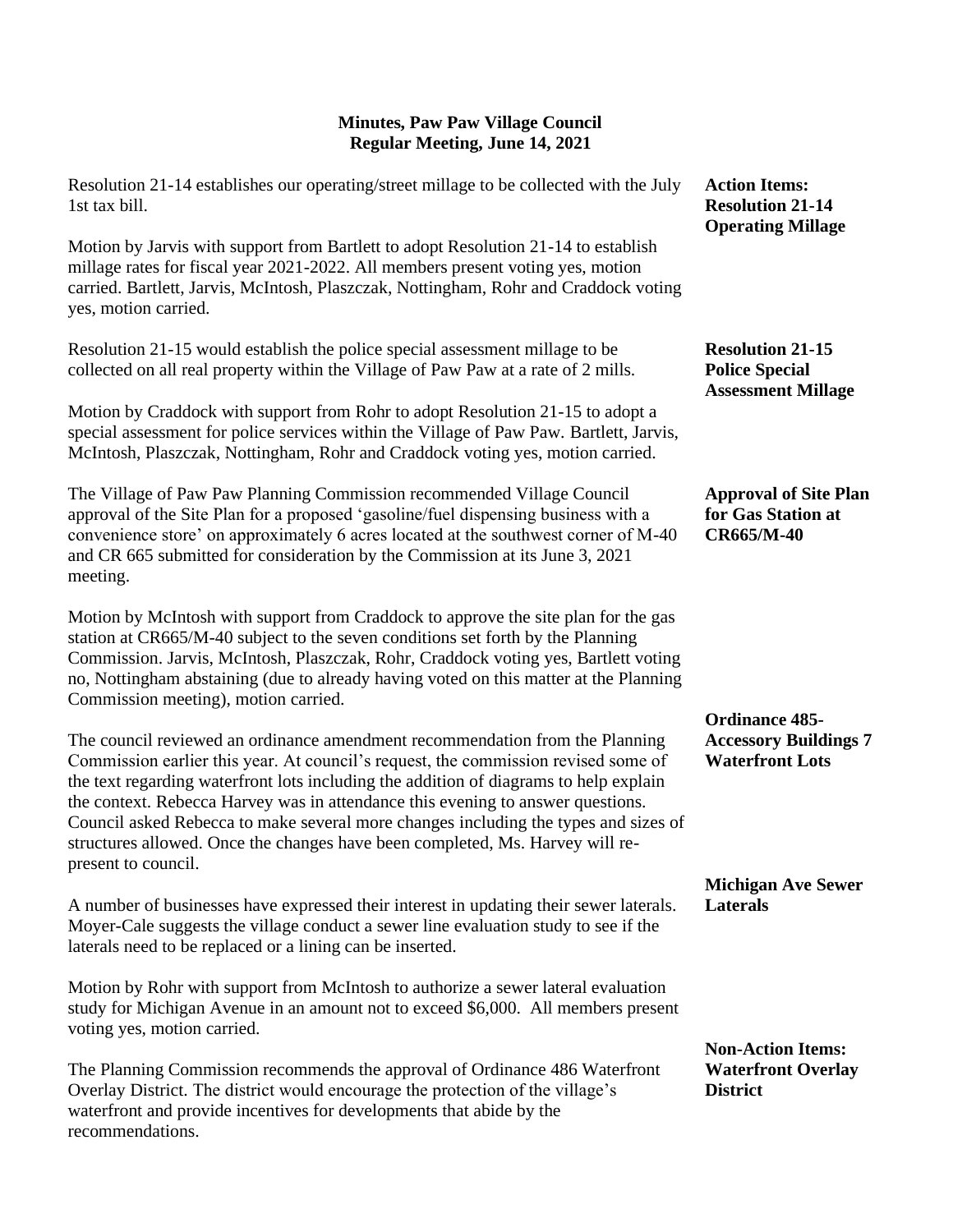Motion by Rohr with support from McIntosh to adopt Ordinance 486 to establish a Waterfront Overlay District in the Village of Paw Paw. Craddock, Rohr, Nottingham, Plaszczak, McIntosh, Jarvis and Bartlett voting yes, motion carried.

| At the May $10th$ meeting, it was requested that a discussion on the council's pay be<br>added to the agenda. Previous discussion about this issue has centered on the desire to<br>reduce General Fund costs and to demonstrate a personal contribution by the council<br>members that would benefit the village. It is the consensus of the majority to allow<br>individual council members to make the decision to take a reduction in pay. | <b>Council Pay</b><br><b>Discussion</b>                              |
|------------------------------------------------------------------------------------------------------------------------------------------------------------------------------------------------------------------------------------------------------------------------------------------------------------------------------------------------------------------------------------------------------------------------------------------------|----------------------------------------------------------------------|
| Moyer-Cale presented an information sheet about the proposed park millage. The                                                                                                                                                                                                                                                                                                                                                                 | <b>Park Millage Notes</b>                                            |
| sheet will be distributed to the community to inform residents of the ballot proposal.<br>No Report.                                                                                                                                                                                                                                                                                                                                           | <b>Committee Meetings</b><br>and Reports<br><b>Finance and Admin</b> |
| No Report.                                                                                                                                                                                                                                                                                                                                                                                                                                     | <b>Public Services</b>                                               |
| Jarvis reported that Parks and Rec committee were introduced to the new DPS Deputy<br>Director, Tim Brandys. Jarvis also noted the park mowing with the new contractor is<br>going well and new mulch was placed at Kids' Paradise.                                                                                                                                                                                                            | <b>Parks and Rec</b>                                                 |
| No Report.                                                                                                                                                                                                                                                                                                                                                                                                                                     | <b>DDA</b>                                                           |
| Moyer-Cale reported the paperwork is complete for the MSHDA grant. She made a<br>public announcement advertising the grant and is finishing up creating the<br>applications.                                                                                                                                                                                                                                                                   | <b>Economic Develop</b>                                              |
| No Report.                                                                                                                                                                                                                                                                                                                                                                                                                                     | <b>Farmers Market</b>                                                |
| Craddock reported the Fire Department has responded to 127 calls so far this year.                                                                                                                                                                                                                                                                                                                                                             | <b>Fire Board</b>                                                    |
| No Report.                                                                                                                                                                                                                                                                                                                                                                                                                                     | <b>Historical Committee</b>                                          |
| No Report.                                                                                                                                                                                                                                                                                                                                                                                                                                     | <b>Housing Commission</b>                                            |
| No Report.                                                                                                                                                                                                                                                                                                                                                                                                                                     | <b>Maple Lake</b><br><b>Preservation</b>                             |
| Nottingham reported the Planning Commission discussed the proposed new gas<br>station on the corner of CR665 & M-40, the ordinance for accessory buildings on<br>waterfront lots and changing the wording of the barb wire ordinance.                                                                                                                                                                                                          | <b>Planning Commission</b>                                           |
| No Report.                                                                                                                                                                                                                                                                                                                                                                                                                                     | <b>Wellhead Protection</b>                                           |
| Craddock reported the Wine & Harvest board approved the fireworks show for the<br>festival. Craddock also noted sponsorships are up from previous years.                                                                                                                                                                                                                                                                                       | <b>Wine &amp; Harvest</b>                                            |